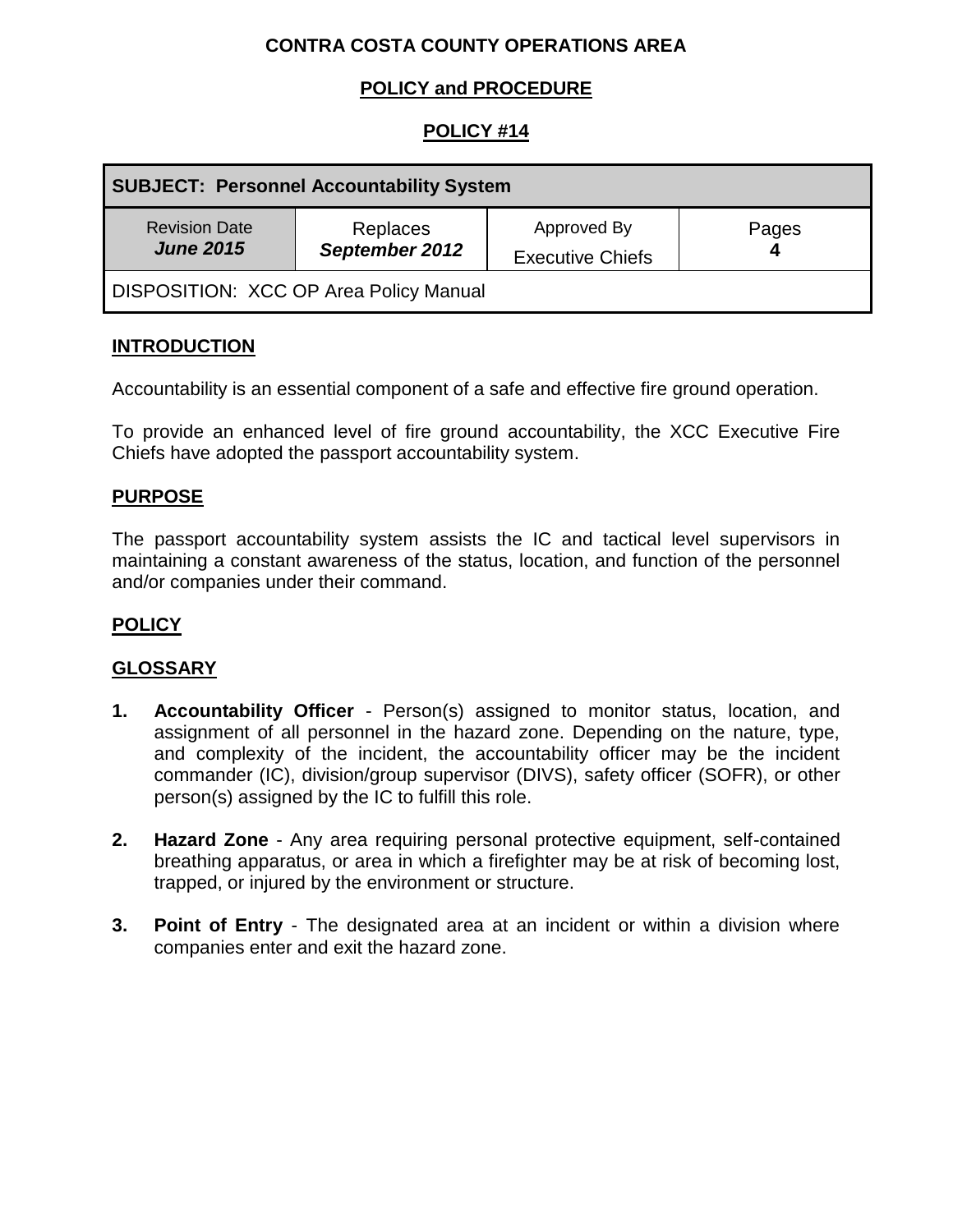### **SYSTEM COMPONENTS**

The Passport Accountability System consists of the following components:

- **1. Nametag** Constructed of 2-inch by 3/8-inch rigid plastic tag engraved with the employee's first initial and last name (i.e. "J. Smith). Personnel shall be issued six nametags as part of their personal protective equipment. Additional nametags shall be carried with turnout gear. All personnel are responsible for these items.
	- a. At the beginning of the shift the oncoming member will assure that his/her nametag(s) are affixed to the appropriate passports.
	- b. If nametags from off-duty personnel are found on the rig or Passports, the member shall remove the nametag(s). For off-duty personnel regularly assigned to the station, place their nametag(s) on the Station Collection Board. For personnel not regularly assigned to that station, return their nametag.
	- **c. The proper order for attaching nametags to the passport shall be the company officer at the top, followed by the engineer, and then the firefighter.**
- **2. Passport** A 2-inch by 4-inch piece of plastic with a permanently affixed unit identifier at the top, a Velcro nametag collection area in the center. The system will utilize three different colored passports, each with a specific purpose. The company officer is responsible to ensure the accuracy of the passports at all times.
	- a. Engine 2-CON (White) The Primary Passport shall be located on the Officer side of each apparatus. The Officer shall carry the passport in their PPE at all times.
	- b. **Engine 31-SRM** (Red) The Secondary Passport is attached to the inside of the captains door. It is collected by the IC or designee and used when the primary passport is unavailable.
	- c. **Engine 75- RDO** (Green) The Reserve Passport serves as a temporary replacement in the event the primary or secondary passport is lost or damaged. It is stored at the fire station adjacent to the fire station radio console and can be used by an oncoming crew to relieve a crew assigned to an incident at shift change.
- **3. Command Board** The command board is used at the Incident Command Post to manage the incident and track resources by location and assignment. All command vehicles will have a command board as part of the vehicle inventory.
- **4. Accountability Kit** A kit designed to supplement or expand the accountability system in a mutual aid situation or to provide for the immediate temporary replacement of lost or damaged components. These kits shall be carried in all command and support vehicles and include blank nametags, blank passports, marking pens and status boards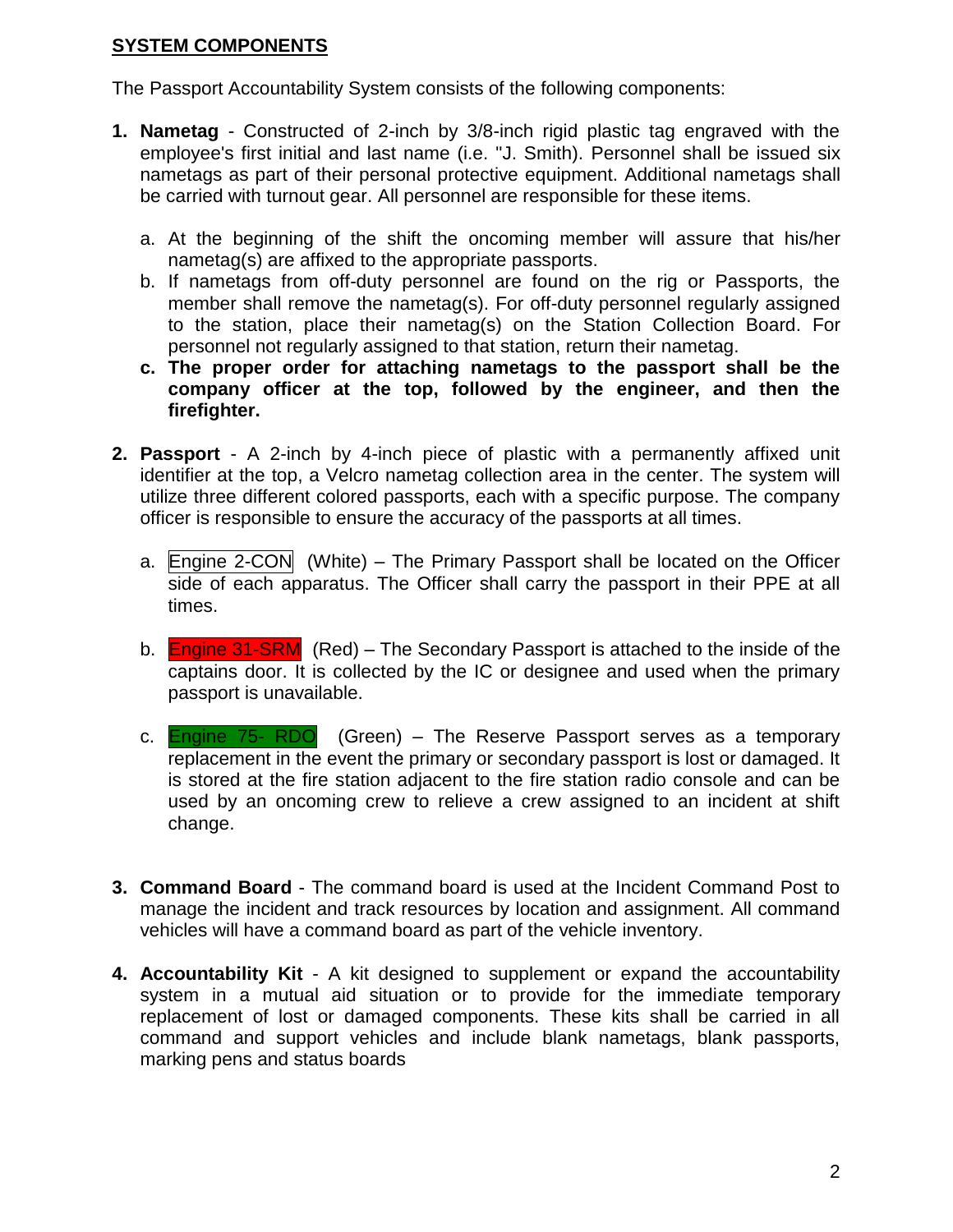**5. Station Collection Board –** A Velcro collection point for Reserve Passports, Unit Passports that are out-of-service and found Nametags of personnel not currently onduty and not normally assigned to that station. Board is located in the apparatus room near the living quarters man door.

## **MAINTAINING SYSTEM COMPONENTS**

- **1.** Passports are part of the apparatus inventory. An inspection of the accountability system components shall be included as a part of the daily apparatus check.
- **2.** If nametags or passports become lost or damaged, replacement items shall be obtained as soon as possible based on Agency policy. Temporary items shall be obtained from an Accountability Kit. Company officers shall ensure that replacements are ordered as soon as possible.

# **ACCOUNTABILITY LEVELS:**

- **1.** This system shall consist of two levels of personnel accountability.
	- **a. Level I Accountability** -The minimum level of accountability used to track personnel without a transfer of passports. At the beginning of each shift the company officer shall ensure:
		- All assigned personnel have their Nametags
		- Unit specific Primary & Secondary Passports are on the apparatus
		- SCBA company identifiers are accurate
		- Shift Rosters kept on the apparatus per Agency policy

During Level I accountability, the primary passport shall remain with the company officer and the secondary passport shall remain attached to the inside of the Captain's door. The Company Officer shall have primary responsibility for personnel accountability.

- **b. Level II Accountability**-Involves the tracking of personnel in the hazard zone utilizing a transfer of passports. Level II accountability enhances the ability to rapidly identify company members, current assignments, and current location at the incident. Level II passport accountability may be used on, but not limited to the following incidents:
	- **At all second alarm or greater alarm incidents when sufficient overhead personnel are present to support the Accountability Officer duties.**
	- **At the discretion of the Incident Commander. The IC shall notify Dispatch that Level II Accountability is in effect. Dispatchers shall echo the transmission for all responding units.**
- **c. Level II Implementation-**
	- When Level II accountability is implemented, all red passports shall be collected from apparatus and brought to the IC.